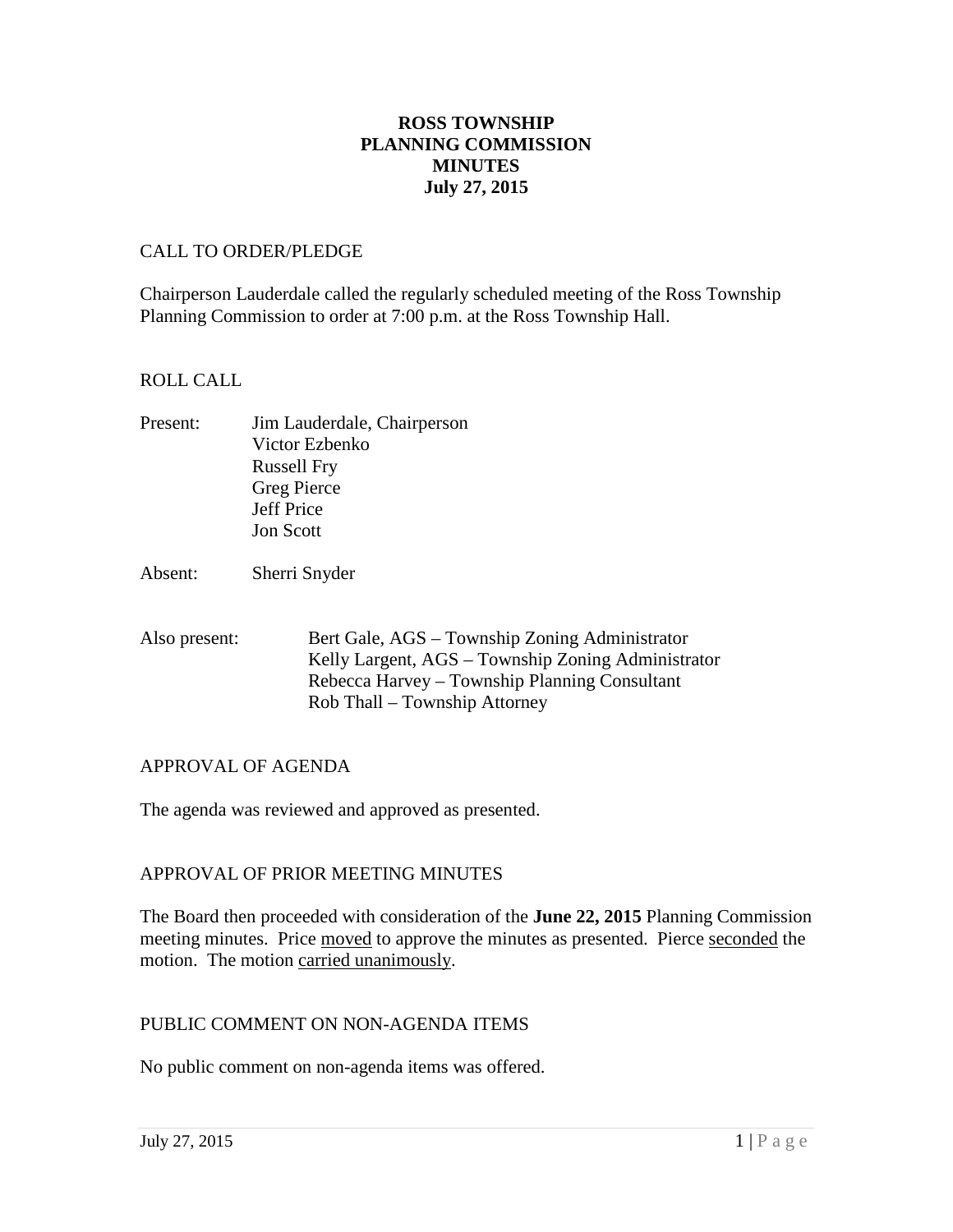#### NEW BUSINESS

1. Public Hearing – Red Barn Cat Clinic

The next matter to come before the Board was consideration of the request by Adriano Francis Vatta and Linden Ruey Stocking for special land use permit/site plan review for a 'Small Animal Clinic' pursuant to Article 20, Zoning Ordinance. The subject property is located at 6291 North 37th Street and is within the R-R District.

Chairperson Lauderdale opened the public hearing.

Gale referenced the application material and summary review provided on the request. He noted that a 'Small Animal Clinic' is a Special Land Use within the R-R District (Section 5.3 U.) and that the standards set forth in Article 20, Item 34.A. will apply.

Adriano Francis Vatta and Linden Ruey Stocking were present on behalf of the application. They explained the proposal to establish a small veterinary medical suite for cats in an existing barn on the site of their residence. The clinic is proposed to provide high quality services at a low volume. It was further noted that the clinic will serve largely the Richland area, but that it will also work in conjunction with the animal shelter and equine center and provide emergency care to rescue animals.

Tom and Mary Legeret, adjacent neighbors, expressed support for the proposed clinic. James and Judith Geery **Geary**, neighborhood residents, also noted their support of the clinic, stating that the applicants were good neighbors and had greatly improved the property. They did request that the address of the clinic be clearly visible **changed** so that the existing confusion regarding property identification **in the area** not be experienced by clinic traffic. **The Board advised that they are not involved in the assignment of property addresses**.

Art Bates, project architect, stated that the location/design of the parking area and the establishment of a sign for the clinic will serve to clearly identify the property and reduce any existing confusion.

In response to Board questions, the applicants confirmed that the boarding of animals at the clinic is not proposed at this time, with the exception of the occasional overnight stay associated with surgery. It was further confirmed that the work with the animal shelter will primarily be with cats, and perhaps the occasional dog. Any requested care of horses will be performed off-site.

No further public comment was offered on the matter and the public comment portion of the public hearing was closed.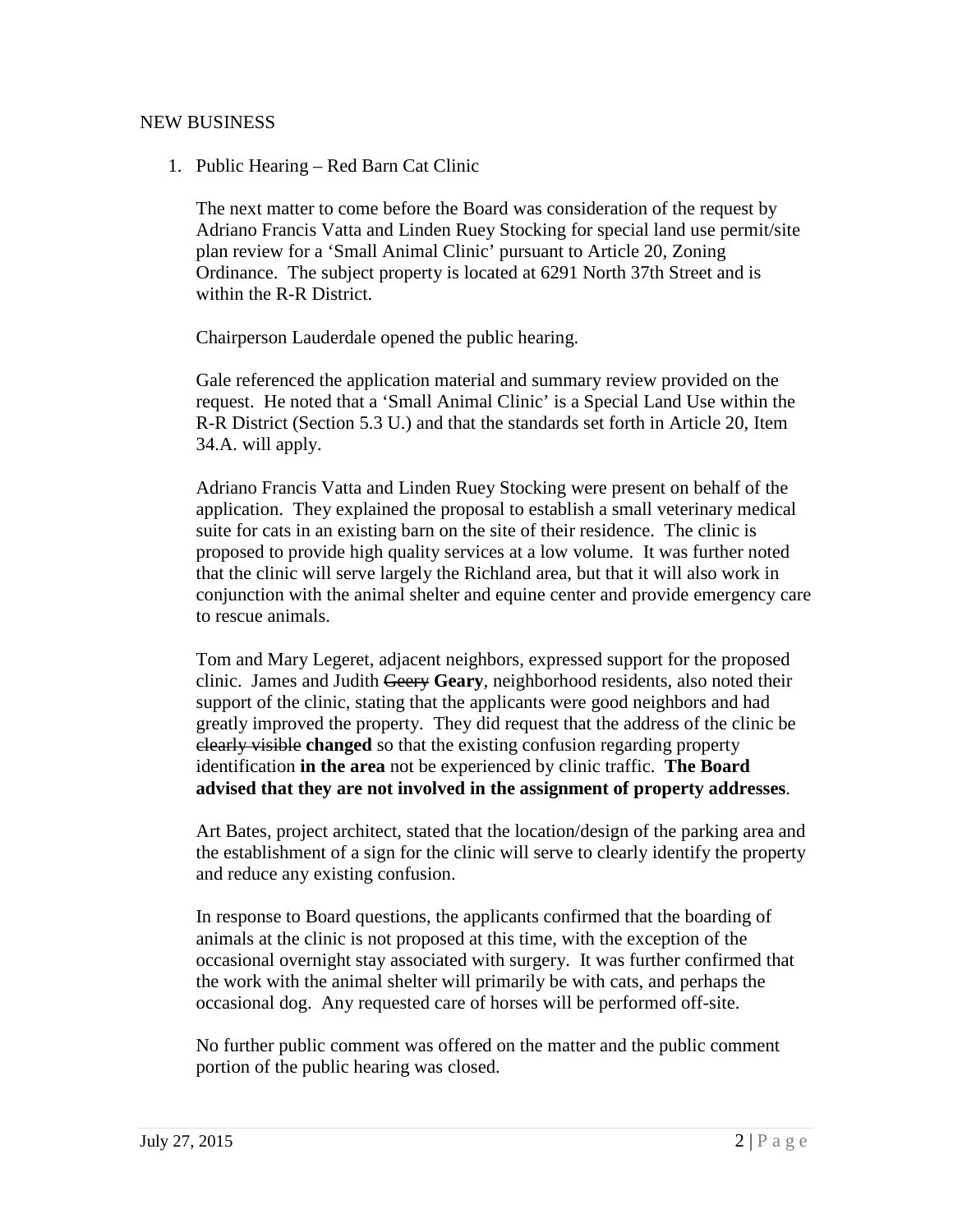The Board proceeded with a review of the application pursuant to Article 20, Item 34 A. – Small Animal Clinic. The following findings were noted: outdoor pens/cages are not proposed; the area adjacent to the clinic proposed to be enclosed by a 'cat fence' is for the containment of cats in the event a cat gets out of the clinic; the proposed clinic is setback in excess of 50 ft from adjacent residential zoning; existing land cover provides adequate screening for adjacent residential land use; the proposed retail activity is limited and accessory to the clinic; off-street parking facilities comply with Ordinance standards; and, a sign is proposed to be established and will provide clear identification of the premises.

In consideration of the Special Land Use Criteria set forth in Section 19.3, the Board concluded the following: the cat clinic is proposed to be located within an existing accessory building and will remain compatible with other uses/buildings allowed within the District and with the natural environment; it will not adversely affect public services or facilities serving the area, noting that  $37<sup>th</sup>$  Street is adequate to serve the site and that the proposed clinic is a low volume use; adequate area for parking will be provided on the site; and, it will not be detrimental to adjacent properties, the public health, safety and general welfare of the community, or the character of the site, noting the elements of the use proposal, the existing land cover on the site, and the comments received from adjacent neighbors.

It was agreed that the site plan presented was acceptable (per Section 21.4 T.) and that the proposal meets the Site Plan Review Criteria set forth in Section 21.6 B. Specifically, the proposed cat clinic will be located in an existing building; the utilities and driveways serving the site are existing; and, the existing tree lines/land cover on the property provide adequate buffers to the surrounding area.

It was reiterated that the above findings were based on the application documents presented and the representations made by the applicant at the meeting.

Chairperson Lauderdale then moved to grant Special Land Use Permit/Site Plan Approval for the proposed small animal clinic (cat clinic) on the subject site based upon the review findings of Article 20, Item 34.A.– Small Animal Clinic, Section 19.3 – Special Land Use Criteria, and Section 21.6 – Site Plan Review Criteria, and conditioned upon the following:

- 1. The proposed clinic will be limited to the care of 'small animals'.
- 2. Adequate signage will be installed to provide clear identification of the site, subject to the sign standards set forth in the Zoning Ordinance.
- 3. The keeping of horses on the property in relation to the animal clinic is prohibited.

Scott seconded the motion. The motion carried unanimously.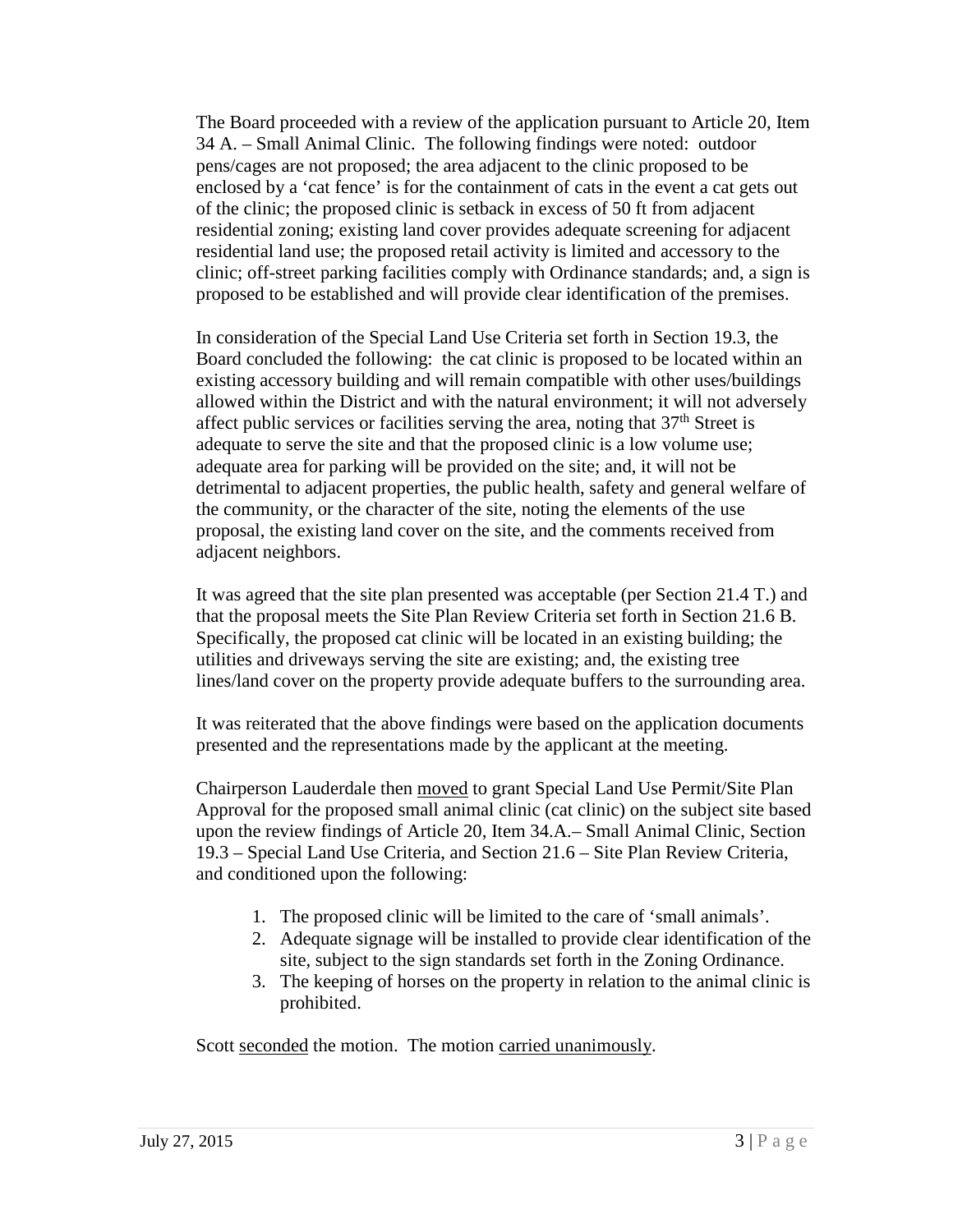### UNFINISHED BUSINESS

1. C-1 Floor Area Requirements

Chairperson Lauderdale referenced correspondence received from Gale dated June 24, 2015 and the response provided by Harvey dated July 2, 2015 regarding the absence of minimum floor size requirements within the C-1 District. He referenced Article 15 and Section 16.10, Zoning Ordinance.

Harvey commented on the purpose of the C-1 District and the intent of the design standards to achieve mixed use and compact development. She noted that its application to the existing bay area envisioned conversions of existing buildings.

Board discussion ensued wherein it was agreed that the absence of minimum floor size requirements was acceptable given the emphasis of the District and the presence of other design/building form standards that would apply.

2. Dock Rental Issue (per AGS)

Chairperson Lauderdale referenced enforcement correspondence from Gale (dated June 3, 2015) regarding dock space rental occurring at 737 South Gull Lake Drive. He noted that Gale had requested Board consideration of adding a provision in the Zoning Ordinance that would clearly state that private docks in residential areas may not be rented out to nonresidents of the property.

Following discussion of the matter in June, it was determined that Gale would draft text regarding same for Board consideration in July.

Gale referenced draft text provided that proposes an amendment to the definition of 'Dwelling Unit' set forth in Section 2.2 and an amendment to 17.2 B. – Boathouses and Dock Regulations.

Fry expressed concern that the proposed text does not address docks located off access easements. It was further noted that the proposed text would prohibit dock owners from allowing friends/guests to use their docks on a temporary basis.

Attorney Thall advised that the subject is very difficult and that careful consideration should be given that provisions not be overbroad.

Ezbenko noted that the proposed text is an attempt to provide clarification to an existing standard for both Township residents and the Township Zoning Administrator.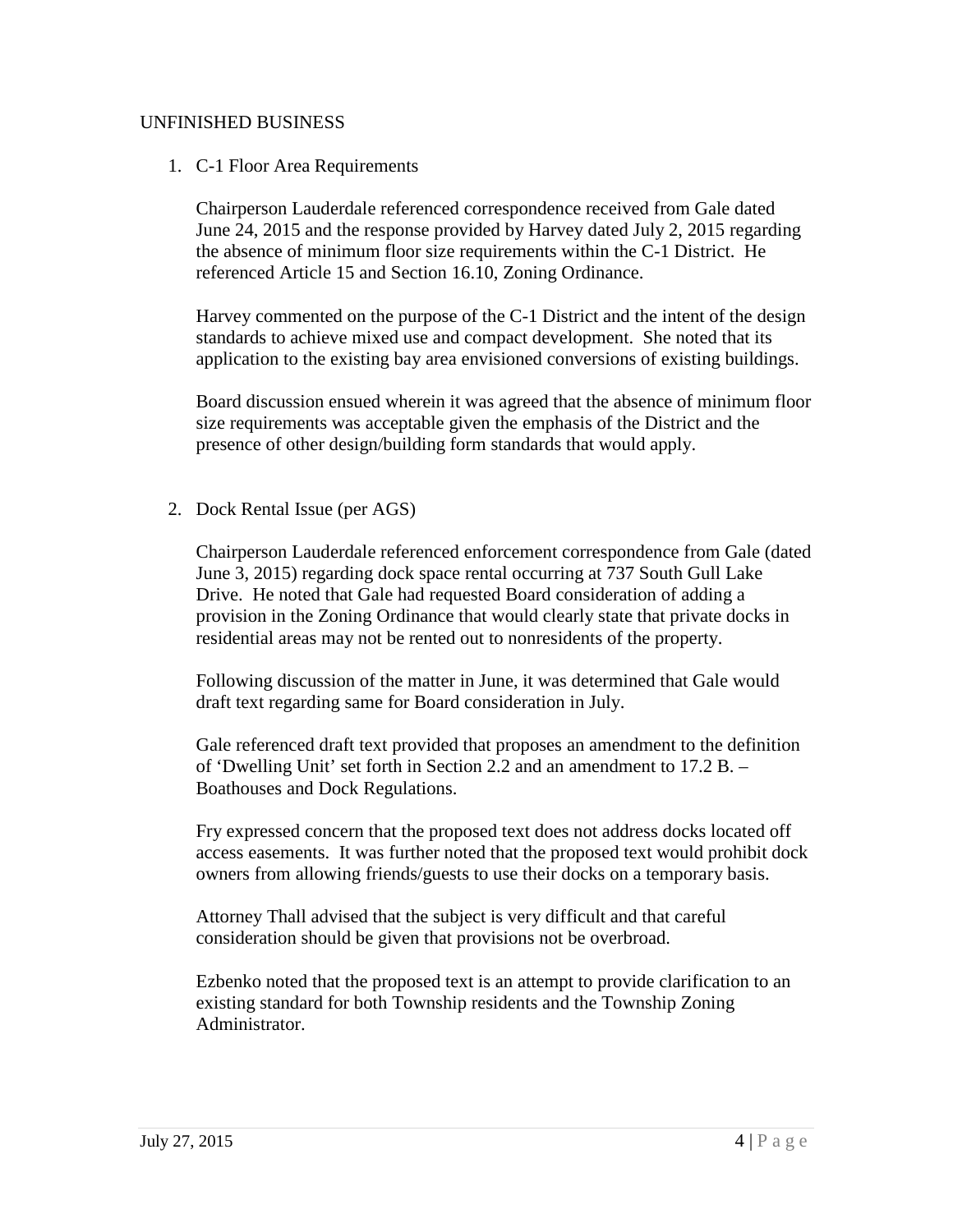Chairperson Lauderdale encouraged the Board to review the text presented and give thought to the related impacts from making such a change. Consideration of the matter was scheduled to continue at the August meeting.

# 3. Screening Standards

Chairperson Lauderdale stated that the Board had reviewed examples of good screening standards (provided by Harvey) at the May meeting. It had been agreed that the general approach used in Table A. of the Genoa Township Zoning Ordinance was of interest in that it provided both landscaping and screening standards in an appropriate level of detail.

As directed, Harvey had drafted text (using Table A. of the Genoa Township Zoning Ordinance as a reference) for Board consideration.

Following general discussion of the draft text, the Board agreed to postpone discussion of the draft text to the August meeting to allow further review of the material and participation in the discussion by Snyder.

4. Sections 21.4 and 18.4 D.4.

Chairperson Lauderdale referenced previous Board discussions wherein it was noted that Section 21.11 – Administrative Site Plan Review was recently adopted and already gives the Zoning Administrator some latitude in the review of site plans and that modifying Section 21.4 T. to be consistent with Section 18.4 D.4. would be consistent with that effort. He noted that Harvey had been directed to draft text accordingly for Board consideration.

Harvey referenced draft text provided that proposes amendments to both Sections 21.4T. and 18.4 D.4. that would allow the Zoning Administrator (or other designee of the Planning Commission) to waive site plan informational requirements pursuant to established criteria.

Scott stated that he supports the proposed changes, noting that it will result in a more efficient site plan review process. He added that the Township Zoning Administrator is qualified to make appropriate determinations on site plan content.

Ezbenko questioned if there should be concern that the applicant may then see the Zoning Administrator as the key in moving site plans forward through the process.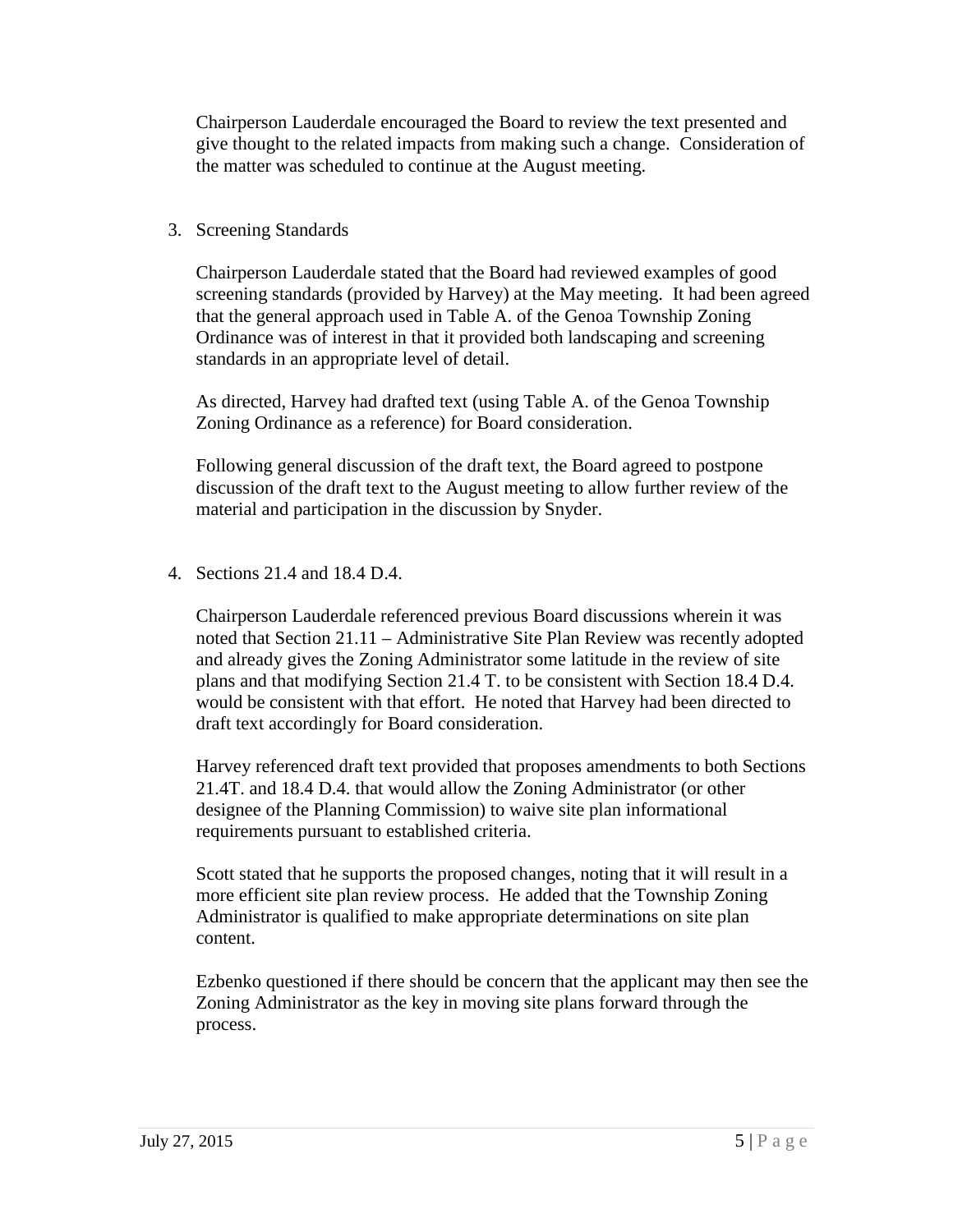The Board agreed that the proposed changes will streamline the review process but that the review authority will remain with the Planning Commission and that they will serve as a check point in the process.

Scott moved to accept for public hearing the proposed amendments as drafted. Fry seconded the motion. The motion carried unanimously.

# 5. Recreation Plan

Chairperson Lauderdale noted that the Board had been asked to review and prioritize the 'Action Items' set forth in the Recreation Plan so that they may qualify for DNR grants. The Board had agreed in May that Fry would prepare a preliminary prioritization list for Board consideration.

Fry stated that the Township has moved forward with a grant application for the Township Park and should know in September/October if the grant has been awarded.

Accordingly, Fry (and the Parks Commission) will work to complete a recommended prioritization list that aligns with the Park grant for submission to the Board after October.

Scott provided an update on the work of GLAT, noting that they are currently working on obtaining funding for the last segment of the KRVT (to Augusta). He stated that KRVT has asked GLAT to sponsor the effort and to include consideration of a trail network that extends from the August area to Gull Lake as a means of expanding interest/support.

It was agreed that the elements of this effort should also be reflected in the Township's Recreation Plan.

# 6. Conditional Rezoning

As requested, Harvey had provided the Board with the conditional rezoning provision from the Prairieville Township Zoning Ordinance. The Board had agreed to review the sample ordinance in preparation for discussion in July.

Due to the lateness of the hour, discussion of the matter was postponed to the August meeting.